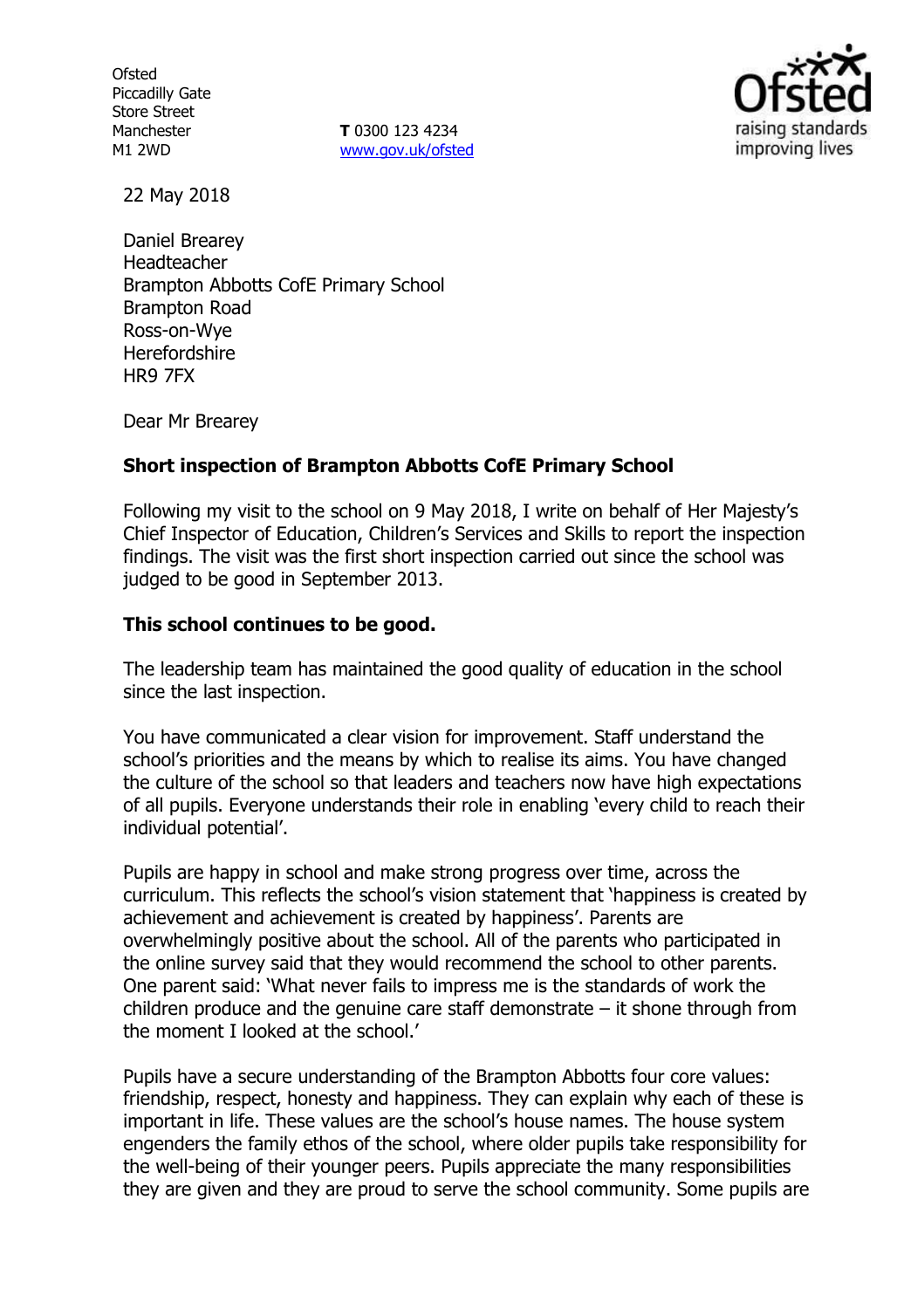

house captains whose responsibilities include ensuring that their house lines up in an orderly way at the end of breaktimes. I was impressed with the role of the school ambassadors and with how the pupils are so welcoming and friendly to visitors. They rightly have great pride in their school. A notable feature of the culture of the school is the way pupils support each other and genuinely celebrate the success of others.

The school has a strong Christian ethos, underpinned by Christian values. Leaders ensure that these values are promoted in daily worship and in classrooms. Pupils are able to discuss their feelings and behaviour in relation to those values. As a result, pupils thrive in a safe environment that supports them well, both academically and pastorally.

The governing body is committed to ensuring that the school is the best it can be. It is aware of the current priorities and of the actions that are being taken to address these areas of development. Governors are well informed because they receive detailed information from the headteacher. They use external information to verify what they are told by leaders and to provide challenge. Governors understand that even more needs to be done to encourage good attendance across the school.

You have an outward-looking attitude to improvement and work effectively with partnership schools to bring new ideas and approaches into the school. This has enabled you to address the areas for development raised in the last inspection report. You were asked to raise standards in English and develop pupils' speaking. You have done this by changing the overall approach to writing, which has led to consistently high levels of achievement in reading and most particularly, writing. You were also asked to provide greater opportunities for pupils to develop problem-solving skills. Using a mastery approach in mathematics, which focuses on the use of language and explanation, pupils are developing strong skills in reasoning.

Since the last inspection, you have invested heavily in the professional development of staff and have grown the school's leadership capacity as a consequence. The quality of leadership and management, across the school, is a strength.

Although teaching is good, not all teachers are adept at using questioning to encourage pupils to think more deeply.

## **Safeguarding is effective.**

The leadership team has ensured that all safeguarding arrangements are fit for purpose. Pre-employment checks on adults at the school are rigorous and well documented. All the staff who work with children are well trained and understand the risks pupils might face. They are vigilant and know what to do if they have concerns about a child. Records of concerns are meticulous and a chronology of concerns is maintained, so that emerging patterns can be quickly identified. There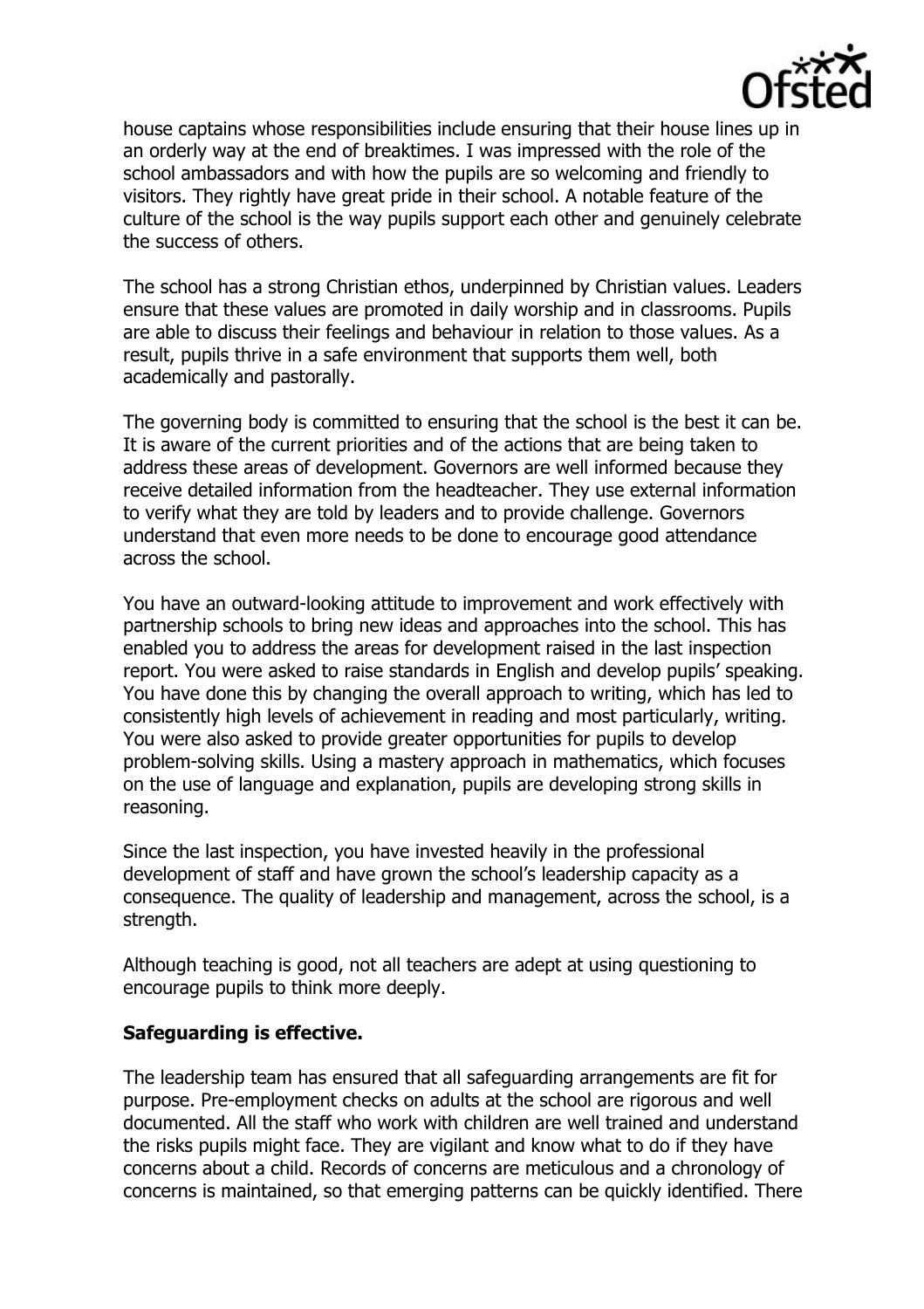

is a strong culture of safeguarding and pupils' welfare is at the heart of the school.

Pupils told me that they were confident they could share any worries they might have with an adult and they know they would receive help and support. You have ensured that pupils know how to keep themselves safe in a variety of situations, including when they are using the internet. Consequently, pupils say that they feel safe in school and well looked after.

# **Inspection findings**

- You hold regular pupil progress meetings with staff to discuss individual pupils and the progress they are making in reading, writing and mathematics. You identify possible barriers to learning and overcome these by swiftly providing additional help and support. As a result, any pupil who falls behind catches up quickly. You conduct age-standardised tests in reading and mathematics to check that pupils are working at age-appropriate levels. You make effective use of an online tool, which enables teachers to moderate pupils' writing with other schools nationally. This ensures that the assessment judgements are accurate.
- $\blacksquare$  The quality of writing across the school is consistently excellent. This is because the sequence of lessons is planned strategically so that learning builds on previous learning. The school's approach to writing places great significance on talking. Pupils are confident with the writing process. They develop skills in grammar, punctuation and sentence construction which are utilised in an extended piece of writing. A particular strength in the teaching of writing across the school is the emphasis placed on pupils to think like an author. They review and upgrade the quality of their writing by making very deliberate decisions about powerful vocabulary choices and careful sentence construction. They can justify their choices, explaining the desired impact on the reader.
- Changes in the teaching of phonics have resulted in a steady improvement over time in the performance of Year 1 pupils in the national phonics screening check. In 2017, the percentage of pupils achieving the standard was broadly in line with national averages. This rightly continues to be a focus for the school so that performance can continue to rise year upon year.
- In some classes, teachers skilfully use open-ended questioning to challenge pupils' thinking. For example, one teacher asked the pupils, 'How do I know this is a poem?' The pupils responded, identifying many features of poetry. This form of questioning is not used consistently across the school and in other classes, opportunities to use higher order questioning to challenge and deepen pupils' understanding are missed.
- You were right to be concerned about the level of attendance and persistent absence in the school. You have worked hard to address this by putting clear procedures in place to improve attendance, including using an education welfare officer to support the school's efforts. You have analysed attendance data to establish the rates of attendance for groups of pupils within the school. The small numbers of pupils involved means that a few pupils can make a large difference to the figures. You have identified the pupils with the lowest rates of attendance and have been vigilant in challenging poor attendance. However,